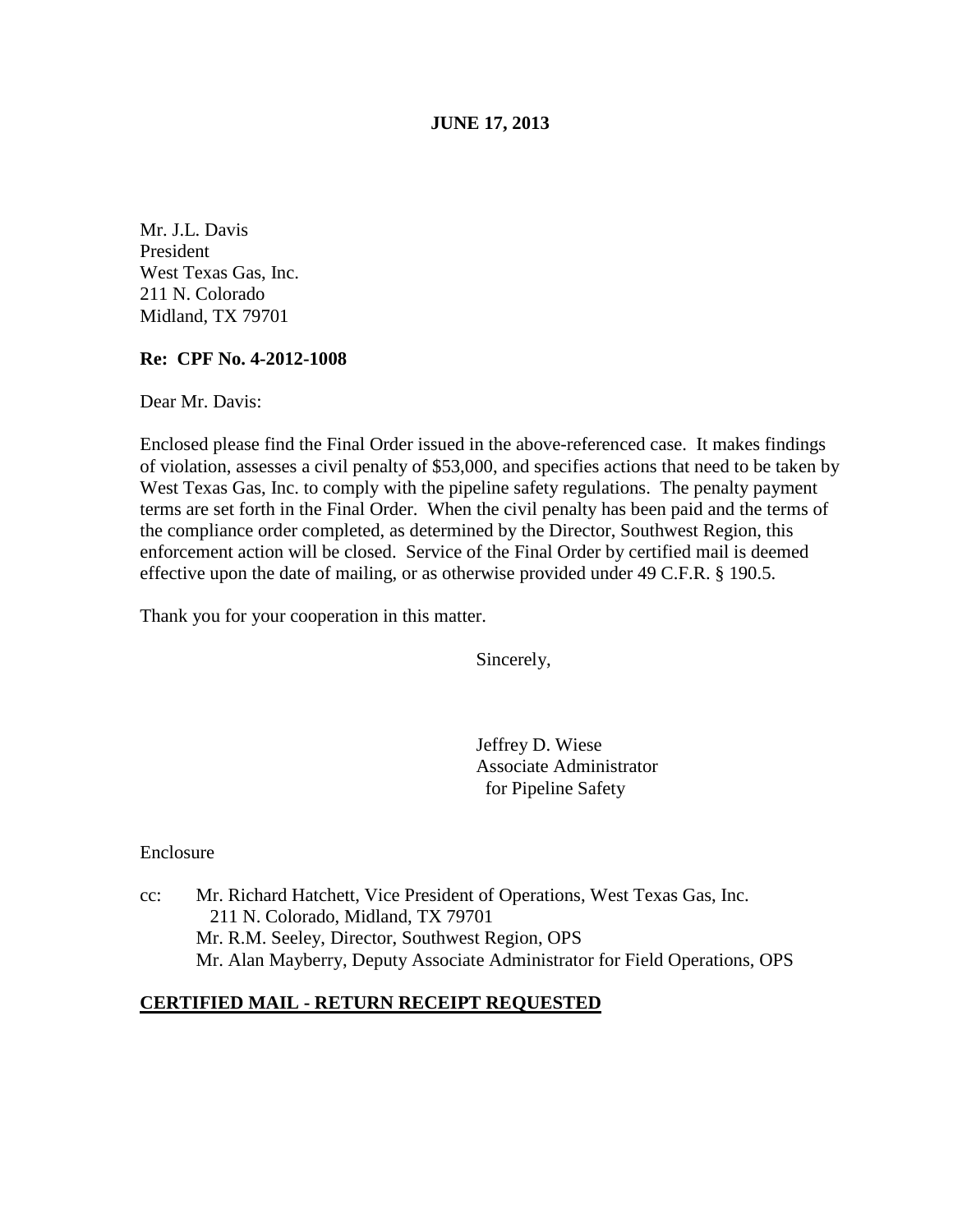## **U.S. DEPARTMENT OF TRANSPORTATION PIPELINE AND HAZARDOUS MATERIALS SAFETY ADMINISTRATION OFFICE OF PIPELINE SAFETY WASHINGTON, D.C. 20590**

 **) In the Matter of ) )** 

**\_\_\_\_\_\_\_\_\_\_\_\_\_\_\_\_\_\_\_\_\_\_\_\_\_\_\_\_\_\_\_\_\_\_\_\_** 

**\_\_\_\_\_\_\_\_\_\_\_\_\_\_\_\_\_\_\_\_\_\_\_\_\_\_\_\_\_\_\_\_\_\_\_\_)** 

 **)** 

**Respondent. )** 

West Texas Gas, Inc., *CPF No. 4-2012-1008* 

# **FINAL ORDER**

From July 6 and 7, 2011, pursuant to 49 U.S.C. § 60117, a representative of the Pipeline and Hazardous Materials Safety Administration (PHMSA), Office of Pipeline Safety (OPS), conducted on-site pipeline safety inspections of the Public Awareness Program (PAP) of West Texas Gas, Inc. (WTG or Respondent) in Plainview, Texas. Respondent owns and operates approximately 7,200 miles of pipeline, including natural gas distribution, natural gas transmission, gathering, and hazardous liquids transmission pipelines within the states of Kansas, Louisiana, New Mexico, Oklahoma, and Texas. 1

As a result of the inspection, the Director, Southwest Region, OPS (Director), issued to Respondent, by letter dated May 16, 2012, a Notice of Probable Violation, Proposed Civil Penalty, and Proposed Compliance Order (Notice). In accordance with 49 C.F.R. § 190.207, the Notice proposed finding that WTG committed three violations of 49 C.F.R. §192.616(c) and proposed assessing a civil penalty of \$53,000 for the alleged violations. The Notice also proposed ordering Respondent to take certain measures to correct the alleged violation.

WTG responded to the Notice by letter dated June 14, 2012 (Response). The company did not contest the allegations of violation but provided information concerning the corrective actions it had taken. Respondent did not request a hearing and therefore has waived its right to one.

# **FINDINGS OF VIOLATION**

In its Response, WTG did not contest the allegation in the Notice that it violated 49 C.F.R. Part 192, as follows:

Item 1: The Notice alleged that Respondent violated 49 C.F.R. § 192.616(c), which states:

 $\overline{a}$ <sup>1</sup> See http://www.westtexasgas.com/?page\_id=12 (last accessed February 20, 2013)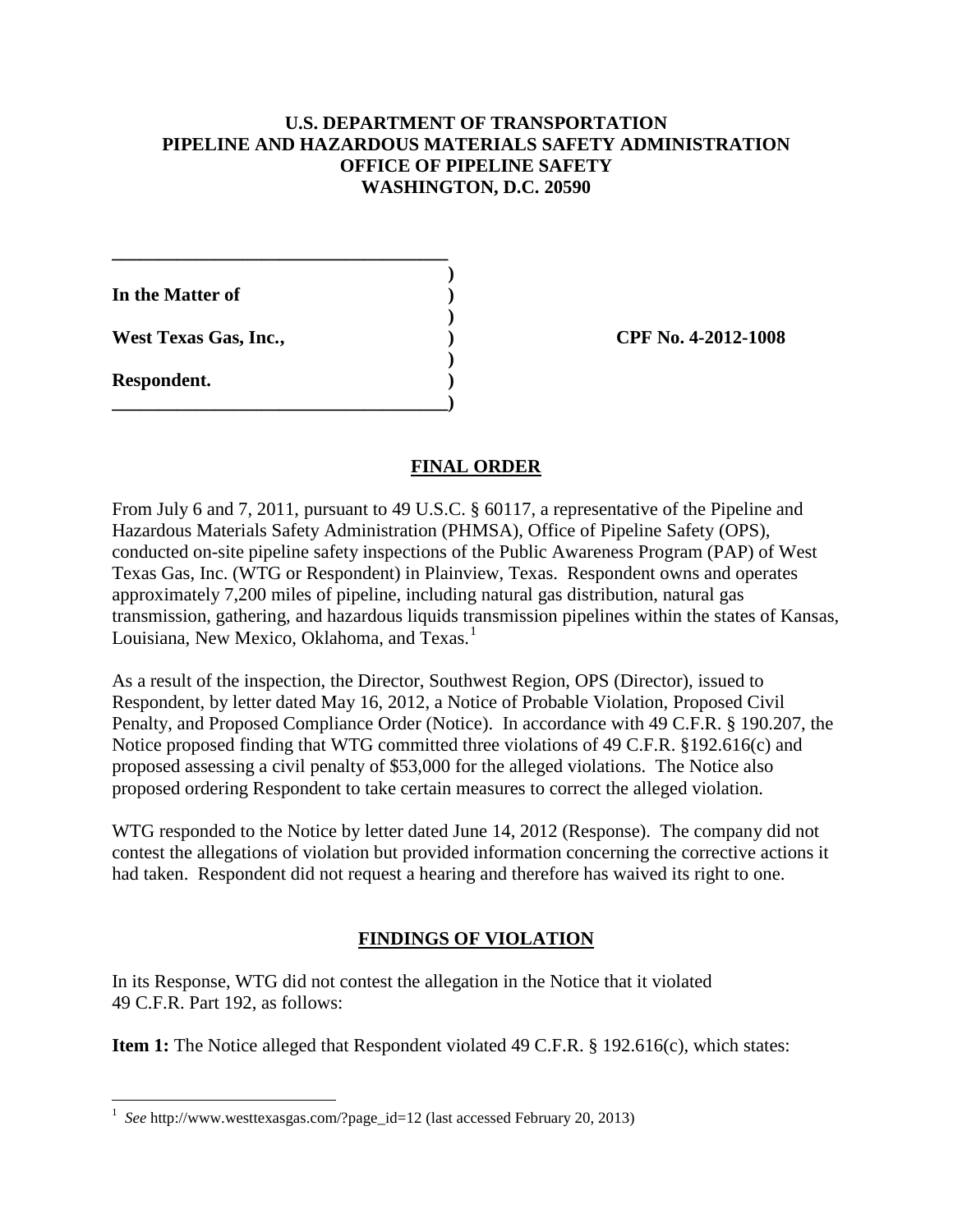#### **§ 192.616 Public awareness.**

(a) Except for an operator of a master meter or petroleum gas system covered under paragraph (j) of this section, each pipeline operator must develop and implement a written continuing public education program that follows the guidance provided in the American Petroleum Institute's (API) Recommended Practice (RP) 1162 (incorporated by reference,

see § 192.7)

(b) …

(c) The operator must follow the general program recommendations, including baseline and supplemental requirements of API RP 1162, unless the operator provides justification in its program or procedural manual as to why compliance with all or certain provisions of the recommended practice is not practicable and not necessary for safety.

The Notice alleged that Respondent violated 49 C.F.R. § 192.616(c) by failing to develop and implement a written public education program that followed the general program recommendations, including baseline and supplemental requirements, provided in American Petroleum Institute's (API) Recommended Practice (RP) 1162. Specifically, the Notice alleged WTG's Public Awareness Program (PAP) had been developed by copying API RP 1162 and revising the text to substitute the phrase "WTG/WGI" for "the operator", adding the phrase "WTG/WGI" throughout the text of its PAP, and deleting all language not specifically related to natural gas transmission operators.<sup>2</sup> PHMSA's audit also revealed that WTG's PAP did not take into account the unique attributes of Respondent's pipeline system. Each pipeline is unique and has its own specific attributes such as its geographical location, design, operating environment, the commodity being transported, and other factors. Operators are required to develop and implement a public education program that takes into consideration the unique attributes of the operator's pipeline system.

Respondent did not contest this allegation of violation. Accordingly, based upon a review of all of the evidence, I find that Respondent violated 49 C.F.R. § 192.616(c) by failing to develop and implement a written public education program that followed the guidance provided in API RP 1162.

**Item 2:** The Notice alleged that Respondent violated 49 C.F.R. § 192.616(c), which states:

#### **§ 192.616 Public awareness.**

(a) …

(c) The operator must follow the general program recommendations, including baseline and supplemental requirements of API RP 1162, unless the operator provides justification in its program or procedural manual as to why compliance with all or certain provisions of the recommended practice is not practicable and not necessary for safety.

The Notice alleged that Respondent violated 49 C.F.R. § 192.616(c) by failing to follow and implement a public education program meeting the general program recommendations set forth

 2 Pipeline Safety Violation Report (Violation Report) (May 16, 2012) (on file with PHMSA), Exhibit A.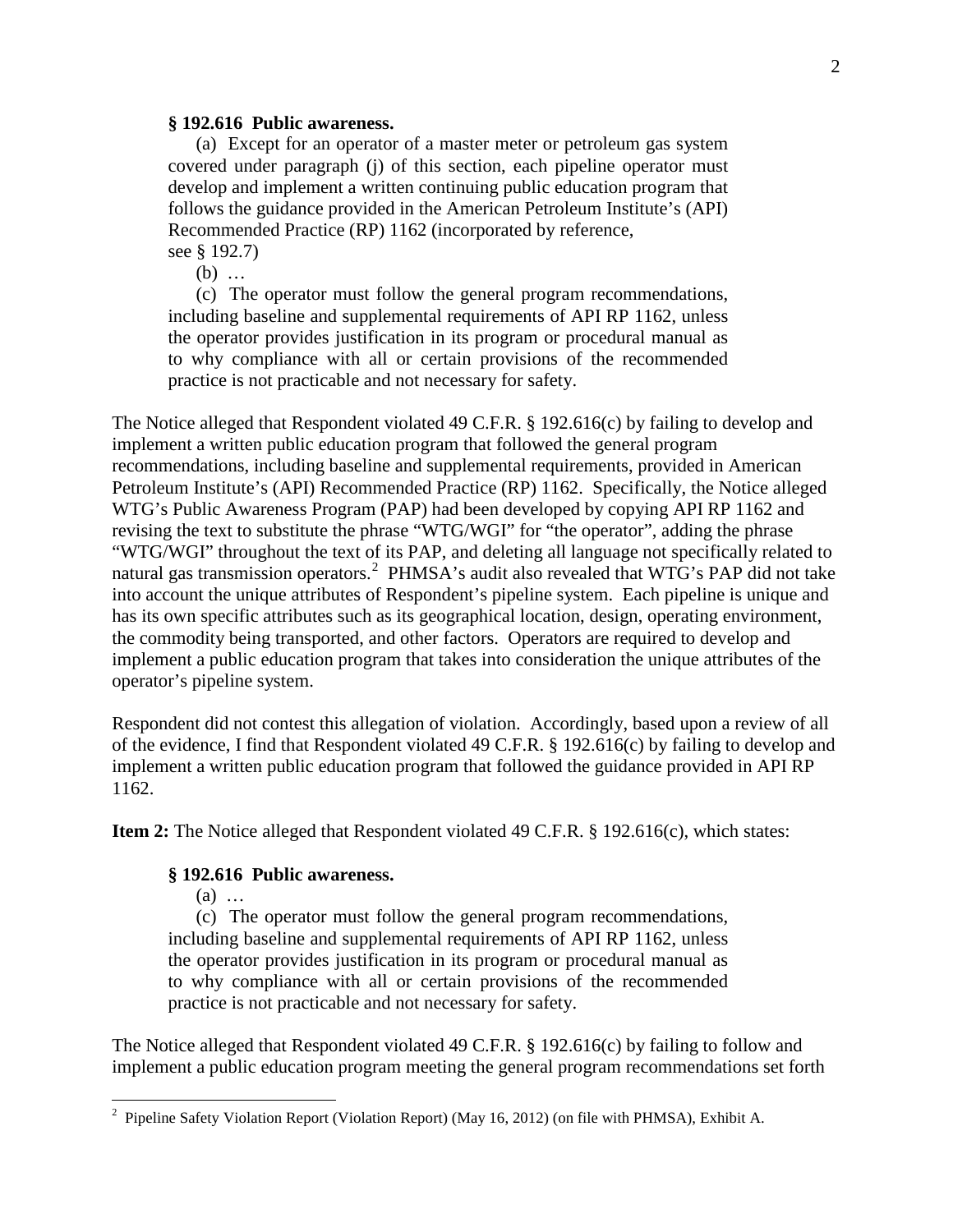in API RP 1162, including baseline and supplemental requirements. Specifically, the Notice alleged that WTG failed to conduct an annual audit to determine whether its PAP had been developed and implemented in accordance with WTG's PAP, *Section 8.3*, and *Table 8-1* of API  $RP 1162.<sup>3</sup>$ 

In its Response, WTG contended that it had conducted an audit to determine whether its PAP had been developed and implemented in accordance with the regulatory requirements.

However, the company did not provide any documentation to support its claim that an audit had been performed. Accordingly, based upon a review of all of the evidence, I find that Respondent violated 49 C.F.R. § 192.616(c) by failing to conduct an annual audit to determine whether its PAP had been developed to follow general program recommendations set forth in API RP 1162 and the company's procedures.

**Item 3:** The Notice alleged that Respondent violated 49 C.F.R. § 192.616(c), which states:

#### **§ 192.616 Public awareness.**

(a) …

 $\overline{a}$ 

(c) The operator must follow the general program recommendations, including baseline and supplemental requirements of API RP 1162, unless the operator provides justification in its program or procedural manual as to why compliance with all or certain provisions of the recommended practice is not practicable and not necessary for safety.

The Notice alleged that Respondent violated 49 C.F.R. § 192.616(c) by failing to follow and implement a public education program meeting the program recommendations of API RP 1162, including baseline and supplemental requirements and its company's procedures. Specifically, the Notice alleged that WTG did not evaluate the effectiveness of its PAP every four years, in accordance with WTG PAP, *Section 8.4.2*. and Table 8-1 of API RP 1162.<sup>4</sup> Respondent did not contest this allegation of violation. Accordingly, based upon a review of all of the evidence, I find that Respondent violated 49 C.F.R. § 192.616(c) by failing to evaluate the effectiveness of its PAP in accordance with company procedures and the general program recommendations set forth in API RP 1162.

These findings of violation will be considered prior offenses in any subsequent enforcement action taken against Respondent.

<sup>&</sup>lt;sup>3</sup> WTG's PAP, *Section 8.3* reads: "WGT/WGI shall complete an annual audit or review of whether the program has been developed and implemented according to the guidelines in API RP 1162. The purpose of the audit is to answer the following two questions: (1) Has the Public Awareness Program been developed and written to address the objectives, elements and baseline schedule as described [in] Section 2 and the remainder of this API RP 1162? and (2) Has the Public Awareness Program been implemented and documented according to the written program?" See Violation Report, Exhibit A.

<sup>&</sup>lt;sup>4</sup> WTG's PAP, *Section 8.4.2* reads: "Once validated in this initial manner, a program effectiveness survey is only required about every four years. However, when the operator introduces major design changes in its Public Awareness Program a survey to validate the new approaches may be warranted". In addition, Table -8.1 of API RP 1162 recommends an effectiveness evaluation no more than four years apart. *Id.*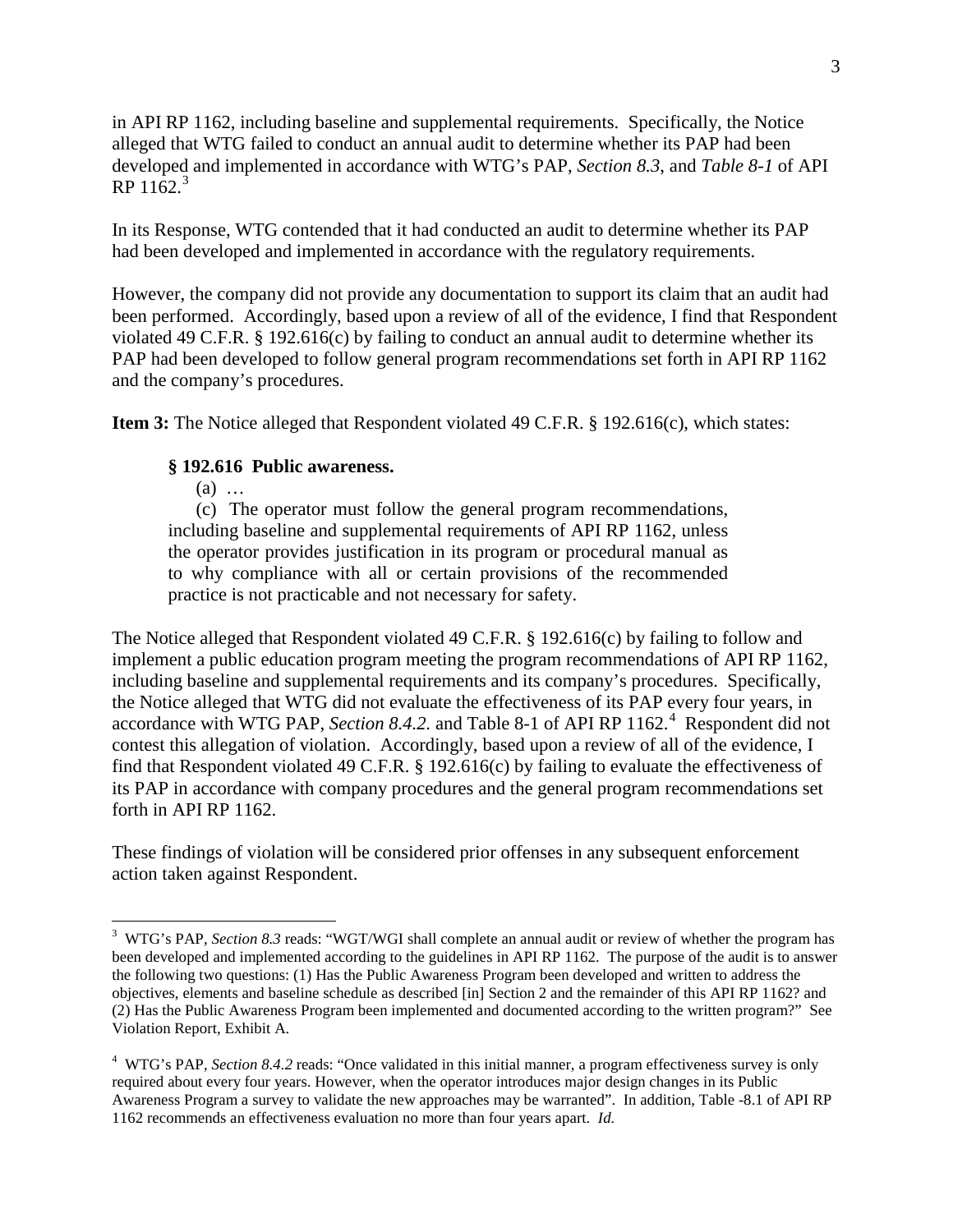#### **ASSESSMENT OF PENALTY**

Under 49 U.S.C. § 60122, Respondent is subject to an administrative civil penalty not to exceed \$100,000 per violation for each day of the violation, up to a maximum of \$1,000,000 for any related series of violations. In determining the amount of a civil penalty under 49 U.S.C. § 60122 and 49 C.F.R. § 190.225, I must consider the following criteria: the nature, circumstances, and gravity of the violation, including adverse impact on the environment; the degree of Respondent's culpability; the history of Respondent's prior offenses; the Respondent's ability to pay the penalty and any effect that the penalty may have on its ability to continue doing business; and the good faith of Respondent in attempting to comply with the pipeline safety regulations. In addition, I may consider the economic benefit gained from the violation without any reduction because of subsequent damages, and such other matters as justice may require. The Notice proposed a total civil penalty of \$53,000 for the violations cited above.

**Item 2**: The Notice proposed a civil penalty of \$26,800 for Respondent's violation of 49 C.F.R. § 192.616(c), for failing to conduct an annual audit to determine whether its PAP had been developed and implemented in accordance with WTG's PAP, *Section 8.3*, and *Table 8-1* and guidance in API RP 1162. WTG did not present any evidence or argument justifying a reduction in or elimination of the proposed penalty. WTG is fully culpable for the violation. Respondent was cognizant of the requirement to follow the program recommendations of API RP 1162, and the company's requirements to conduct an annual audit of its PAP. Furthermore, Respondent's prior enforcement history was taken into account. The operator had fourteen violations in the five years that preceded the issuance of the Notice.<sup>5</sup> Accordingly, having reviewed the record and considered the assessment criteria, I assess Respondent a civil penalty of \$26,800, for violation of 49 C.F.R. § 192.616(c).

**Item 3:** The Notice proposed a civil penalty of \$26,200 for Respondent's violation of 49 C.F.R. § 192.616(c), for failing to evaluate the effectiveness of its PAP every four years, in accordance with company procedures and the general program recommendations set forth in API RP 1162. WTG neither contested the allegation nor presented any evidence or argument justifying a reduction in or elimination of the proposed penalty. WTG is fully culpable for the violation. Respondent was cognizant of the requirement to follow API RP 1162 and to evaluate the effectiveness of its PAP every four years. Furthermore, Respondent's prior enforcement history was taken into account.<sup>6</sup> The operator had fourteen violations in the five years that preceded the issuance of the Notice. Accordingly, having reviewed the record and considered the assessment criteria, I assess Respondent a civil penalty of \$26,200 for violation of 49 C.F.R. § 192.616(c).

In summary, having reviewed the record and considered the assessment criteria for each of the Items cited above, I assess Respondent a total civil penalty of **\$53,000**.

Payment of the civil penalty must be made within 20 days of service. Federal regulations (49 C.F.R. § 89.21(b)(3)) require such payment to be made by wire transfer through the Federal Reserve Communications System (Fedwire), to the account of the U.S. Treasury. Detailed

 5 Violation Report at 21.